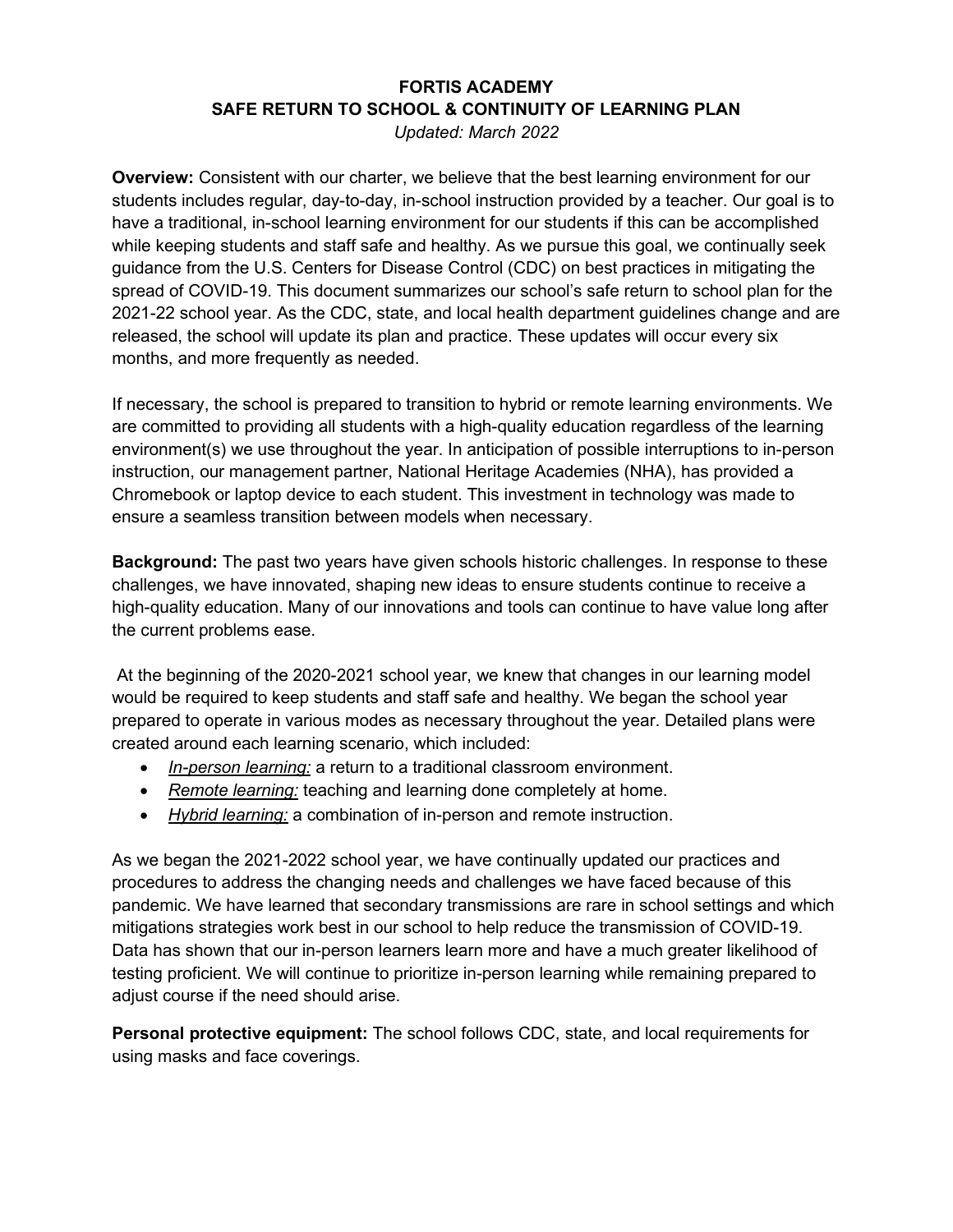Masks are recommended but not required for all staff, students, and visitors. Persons with exposure to COVID-19 or experiencing symptoms should wear a mask for at least 10 days. The school will support students and staff who choose to continue wearing a mask. Extra masks are made available in the front office.

**Social/physical distancing:** The school currently does not utilize any social/physical distancing mitigation strategies.

**Hygiene and cleaning:** We have made several significant changes with our janitorial service partner, Aramark, such as increasing manpower, changes in management structure, improved training, greater accountability, and monthly performance audits. In addition to baseline janitorial services, Aramark also provides additional cleaning services due to COVID-19. These include:

- All high touch point locations light switches, door handles, bathroom faucet handles, and so on – are disinfected and cleaned at least once a day in accordance with the CDC guidance.
- All cleaning materials are EPA-approved for use against COVID-19.
- Aramark provides the school all necessary materials.
	- $\circ$  Aramark is ensuring that each classroom has hand sanitizer, a spray bottle of disinfectant cleaner, paper towels, and instructions on how to properly use the provided materials when additional cleaning/disinfecting is needed in classrooms.
	- $\circ$  Aramark is also ensuring that the school stocks plenty of hand soap to stay ahead of any shortage. Soap, hand sanitizer, and disinfectant cleaner are refilled, as necessary.
- All janitorial staff have been trained on cleaning and disinfecting specifically for COVID-19.
- Facilities Preparedness and Response Plan (attached as Appendix A)
	- $\circ$  Following CDC guidelines, we have created an action plan to be used if there is a suspected or confirmed case of COVID-19 in the school building. This plan includes disinfection and cleaning tasks based on the timeline of when a suspected or confirmed case was last in the school building.
- We store cleaning and disinfection products safely and in compliance with standards.

In addition to the added efforts of our provider of janitorial services, we are all joining in the effort to promote safe hygiene habits. Handwashing posters instructing and reinforcing proper handwashing techniques are placed in bathrooms. Hand sanitizing stations are available throughout the building.

**Monitoring student and staff health:** NHA monitors and follows all federal, state, and local requirements as it relates to COVID-19 safety procedures. NHA also, in conjunction with our epidemiologist, reviews federal and state recommendations and follows them as necessary to ensure the safety of our students and staff and to ensure the continuity of in-person learning.

If an employee or student shows COVID-19 symptoms, they are sent home or to an identified isolation room until they can be safely picked up.

If there is a confirmed case, the school works with its NHA Business Partner (BP) to report the case to the local health department. If necessary, the BP partners with the NHA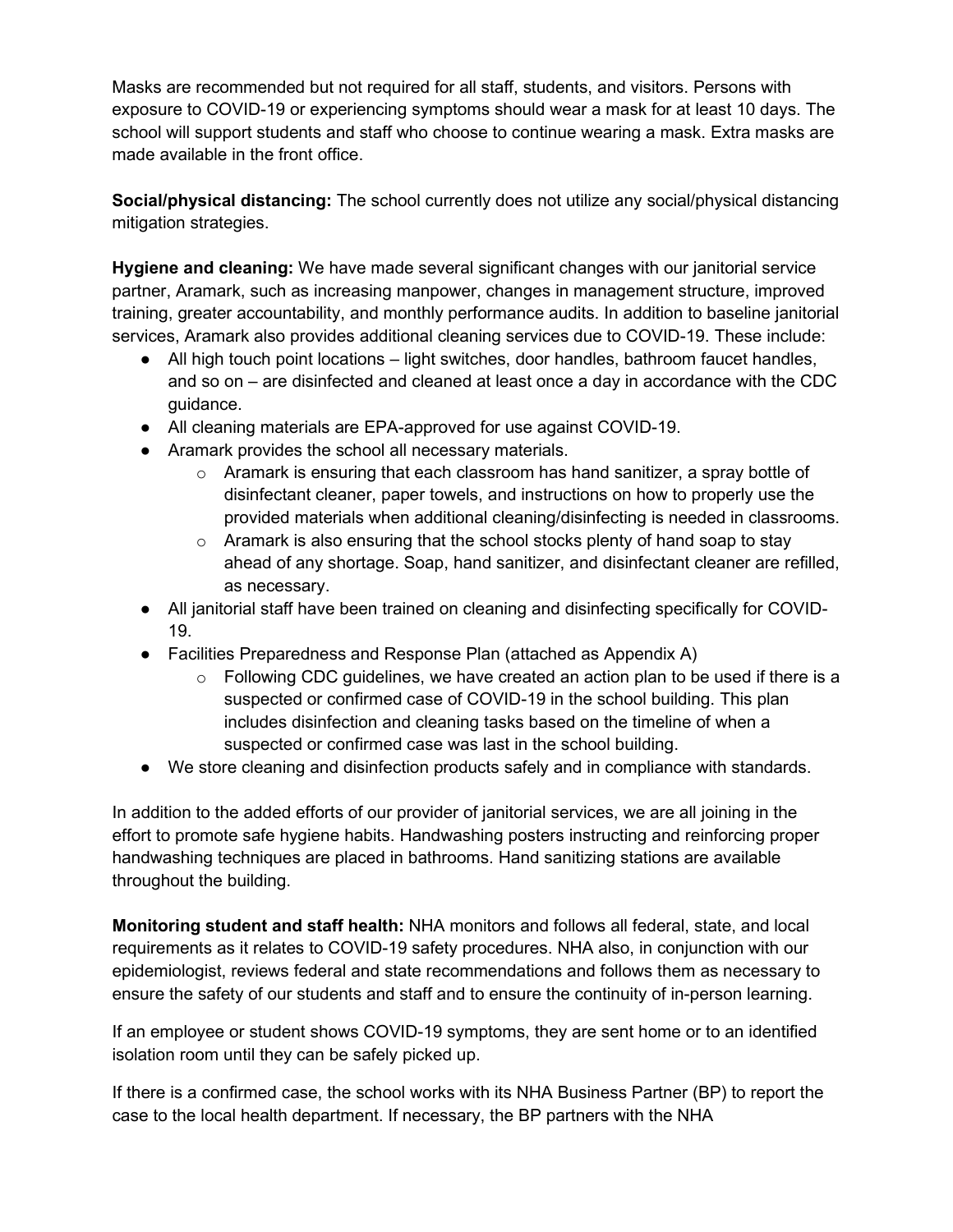Communications team to ensure proper stakeholders are notified timely, while ensuring compliance with employee and student confidentiality and HIPAA requirements. Staff and students with probable or confirmed cases of COVID-19 can return to school after they have complied with current CDC and/or state isolation guidelines.

**Vaccinations:** NHA has provided us up-to-date information and resources on vaccination in our state and county.

**Continuity of Learning for Special Populations:** Students with IEPs or 504s access the same learning opportunities offered to general education students. These learning activities and supports address student needs identified in their IEP/504 to the extent appropriate. To accomplish this, special education providers collaborate with general education teachers to ensure provision of accommodations and modifications (when appropriate) that allow students to access learning opportunities. Individualized accommodations are documented and shared with classroom teachers for each student. English Learning (EL) teachers work with classroom teachers to provide necessary scaffolds to schoolwork to ensure that EL students have access to the core content.

The school complies with the regulations imposed by the state and by the Individuals with Disabilities Education Act (IDEA) ensures that all children with disabilities receive an Individual Educational Program (IEP) designed to address their unique needs. All required components of the IEP are addressed, including a description of the student's present level of academic achievement and functional performance, including disability-related needs, goals and objectives, supplemental aides and services, program services, ancillary services, and extended school year.

All students with disabilities are considered general education students first. Each IEP is designed to assure that eligible students receive a free appropriate public education (FAPE) and specialized instruction delivered by highly qualified special education staff within the least restrictive environment (LRE). Before school opens, we review registration forms to identify students with current IEPs from previous schools attended. We inform parents of their rights, procedures, and responsibilities under special education law. Decisions about an IEP are made by the school's IEP Team. This team has required participants, including general and special education providers and administrators. Parents are also encouraged to join the IEP Team.

As much as appropriate, children who are disabled are educated with children who are nondisabled. Special classes, separate schooling, or other removal of children with disabilities from the regular educational environment occurs only if the nature or severity of the disability is such that satisfactory education in regular classes with supplemental aids and services cannot be achieved.

To meet LRE requirements, the school ensures that a continuum of placement options is available to students with disabilities, including:

- services provided within the general education classroom;
- pull-out services;
- special classes;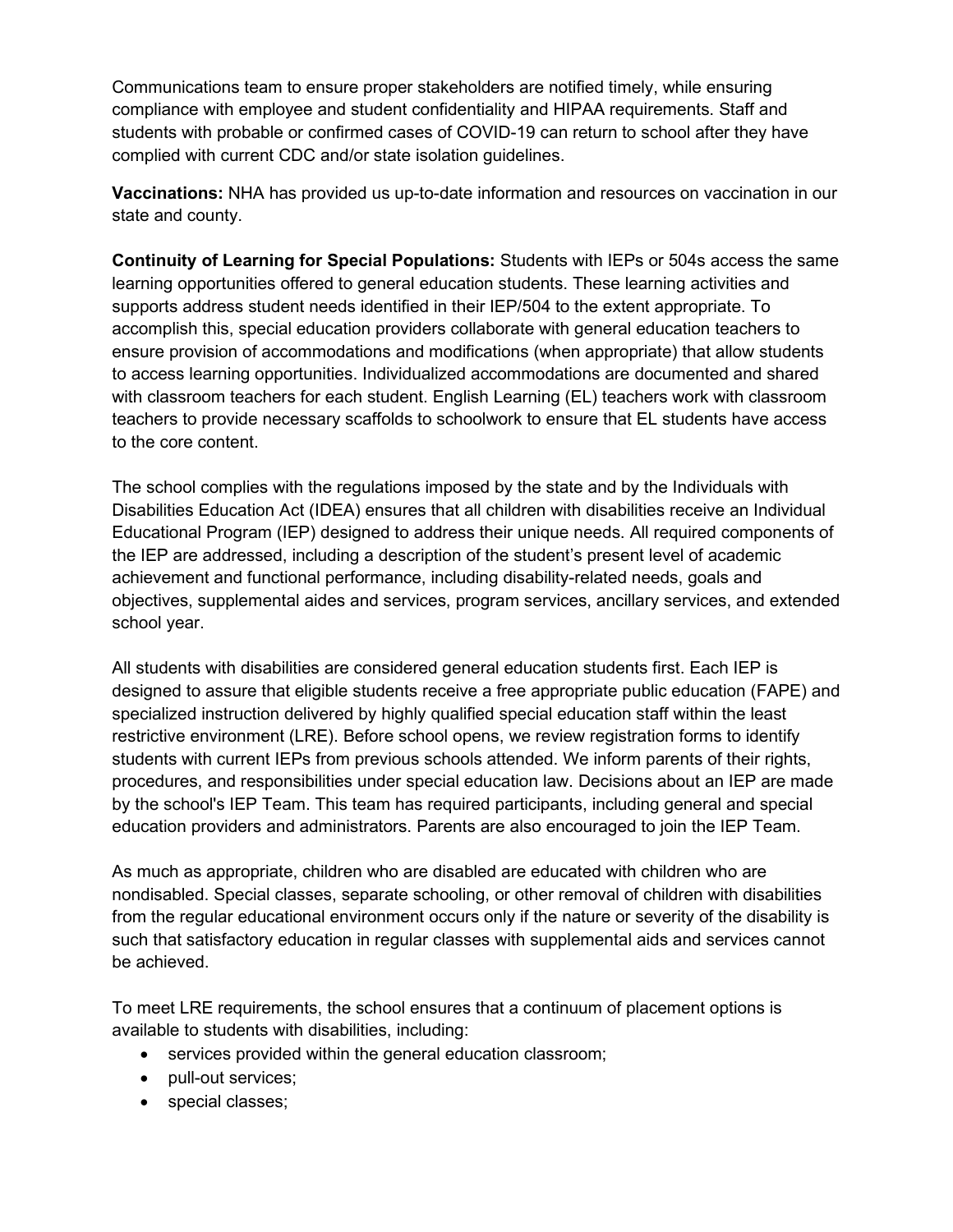- home instruction:
- instruction in hospitals and institutions; and
- in special circumstances, access to programs and services in settings outside the school.

The Individualized Education Program Team (IEPT) makes decisions about student placement.

**Continuity of food services:** We meet all guidance and procedures set forth by the CDC and by state and local health departments related to food service models and operations for students. We provide staff additional PPE, including gloves, masks, cleaning chemicals, and hand sanitizer. Sneeze guards have been added to all food distribution carts. Cutlery, seasonings, and sauces are placed directly on individual trays. Staff are trained on food safety standards on a regular basis and abide by all safety regulations. Students eat in their classrooms or in the gymnasium/cafeteria with appropriate social distancing.

In the event of a COVID-19 outbreak, we work with school nutrition agencies and local health departments to ensure that we comply with all requirements. We continue serving food when schools are closed when that is allowed and can be done safely. We continue to provide meal service to the extent applicable. We notify parents when food is available via the SchoolMessenger system (which can send emails and texts to each family), school newsletters and updates, and our website as appropriate.

**Mental health, behavioral, and emotional support services and support:** Traumatic experiences like COVID-19 can impact learning, behavior, and relationships at school. Research clearly indicates that a traumatic experience in childhood can diminish concentration, memory, and the development of language that children need to be successful at school. The COVID-19 pandemic is affecting not just our children's physical health and academic experience, but it is taking a deep emotional toll as well. We believe children's well-being comes first, and that young people like adults, learn best when they are happy, safe, calm, and cared for properly

As educators, we need to do everything in our arsenal to reduce the effects of trauma so that students can learn at an optimal level. Trauma does not discriminate between urban and suburban students as people will perceive threats like COVID-19 in their own way. It is imperative that our organization continues to nurture the hearts and minds of our children and staff and show a thoughtful, innovative

NHA's Leadership Summit, held during the summer, included a general session to discuss steps to become a Trauma Informed School. Leadership teams learned how to prioritize reestablishing connections and safety (both physical and emotional), interventions for Tiers 1, 2, and 3, and teaching social and emotional skills. There were three additional breakout options made available to staff who may not have taken any courses on trauma in the past. Each breakout focused on the self as the first step to becoming trauma informed.

In addition, we share information on trauma informed support throughout the school year via an emailed newsletter to continue the discussion on trauma, to provide additional resources,